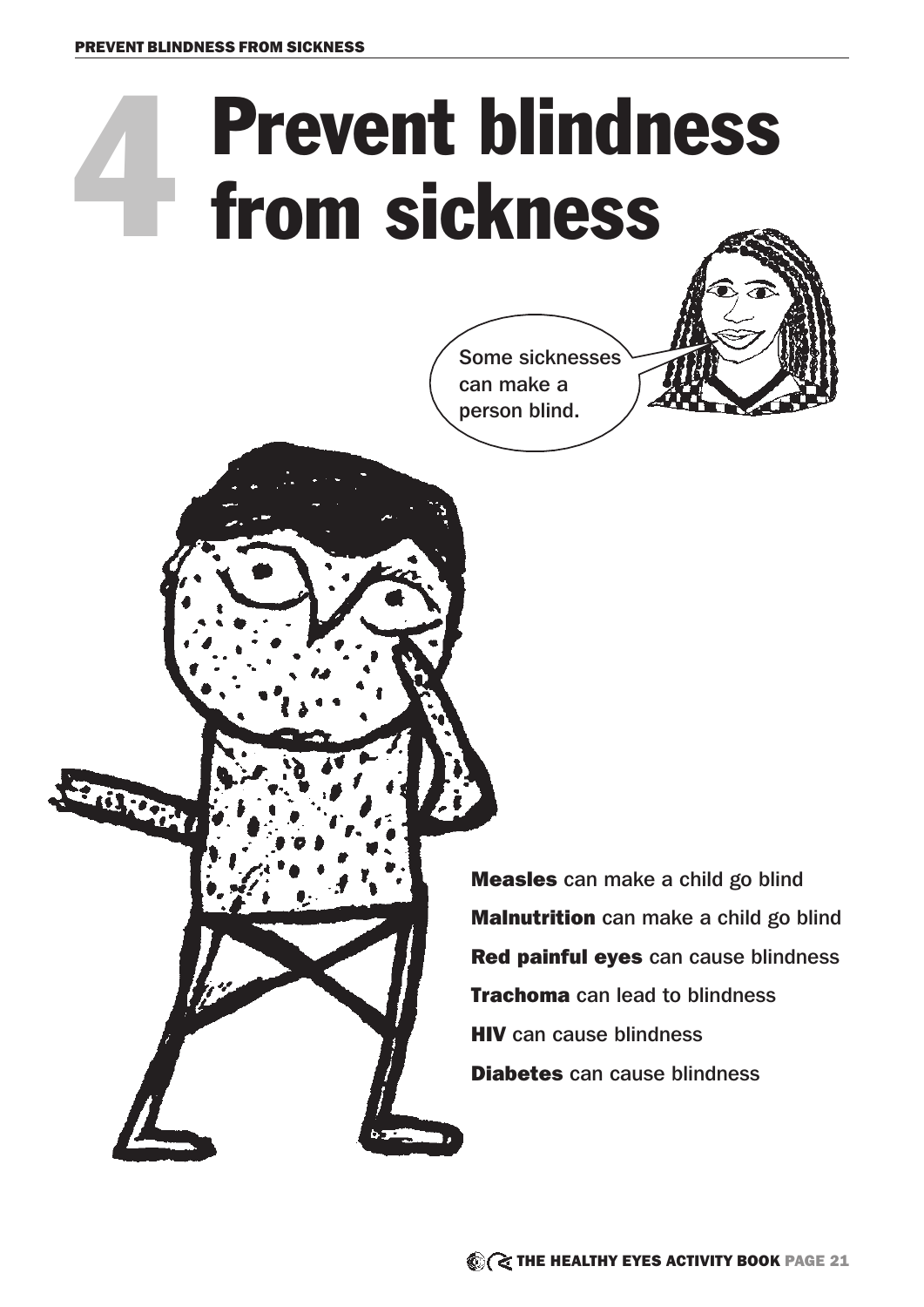### Measles can make a child go blind



This is Absiig Azong. She was blind since she was a child. This is because she had measles. During that measles they were always waking her. They thought if she slept she would go blind. A herbalist person put herbs in Absiig Azong's eyes. Until now, she is blind.



Is it true that children with measles will go blind if you let them sleep?

Is it a good idea to put herbs in the eyes?

How could Absiig's mother have prevented her from getting measles?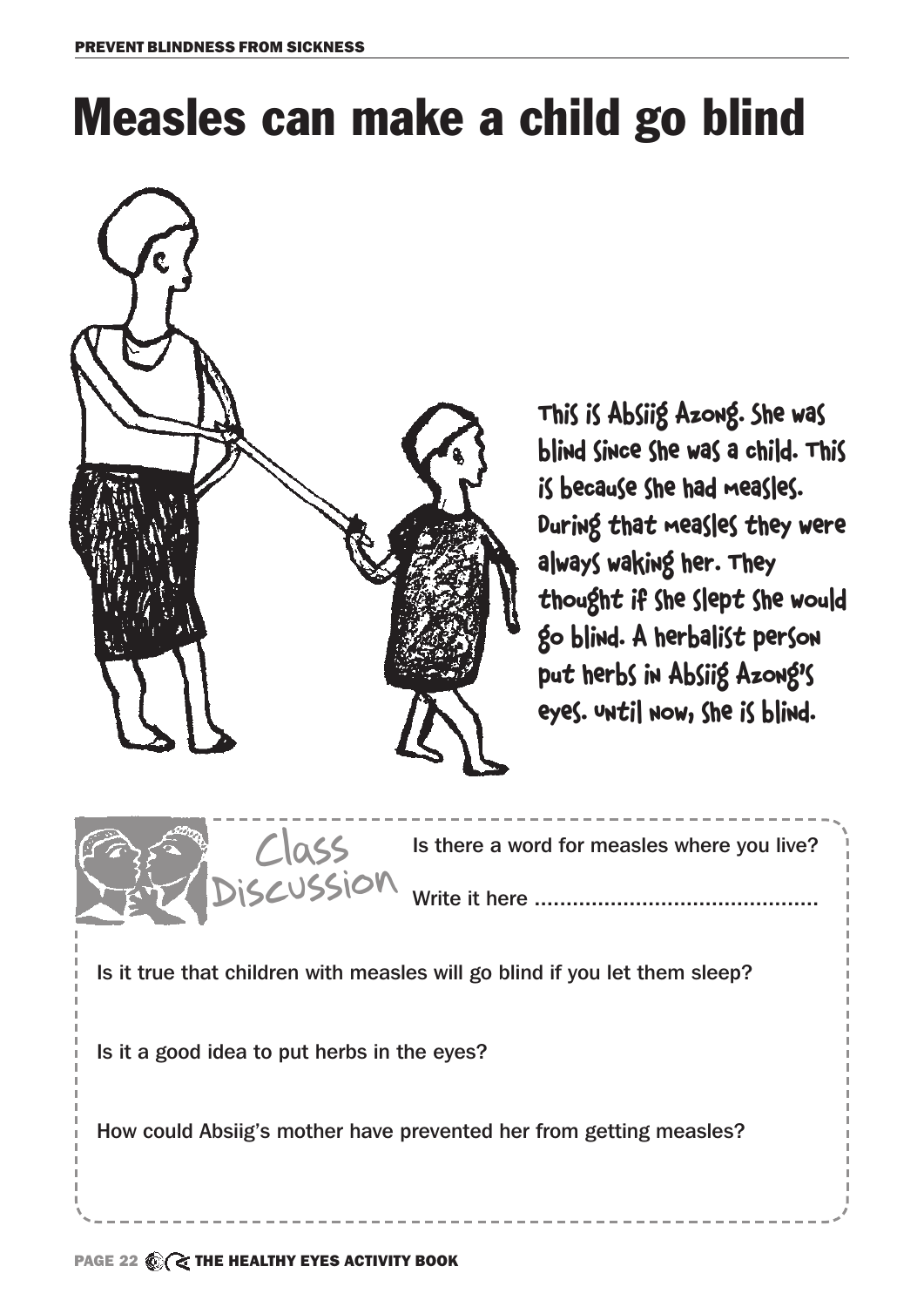

Measles is usually a sickness of children. It passes from one child to another. Children who have this sickness have a fever, rashes on the skin, painful eyes when they look at light and they do not want to eat.

#### What you can do to prevent blindness from measles

- Parents should take their babies for immunisation against measles.
- If a child has measles, do not put local medicines in the eyes.
- Do not put any medicines in the eyes unless a health worker gives them to you.
- Children who have measles should drink a lot of fluids (water, juice, liquid porridge, soups, milk).
- When a baby has measles, the mother should continue to breastfeed as often as possible.
- When a child has measles, you should give her healthy foods that are easy to eat, like pumpkin, fish, mangoes, milk, eggs, bananas.
- If the child cannot open the eyes or if the eyes remain sore after the rash has gone, take him or her to the health centre as soon as possible. **SOR**
- A child with measles should be given vitamin A by the doctor as part of the treatment.

Home



**Solution in the control**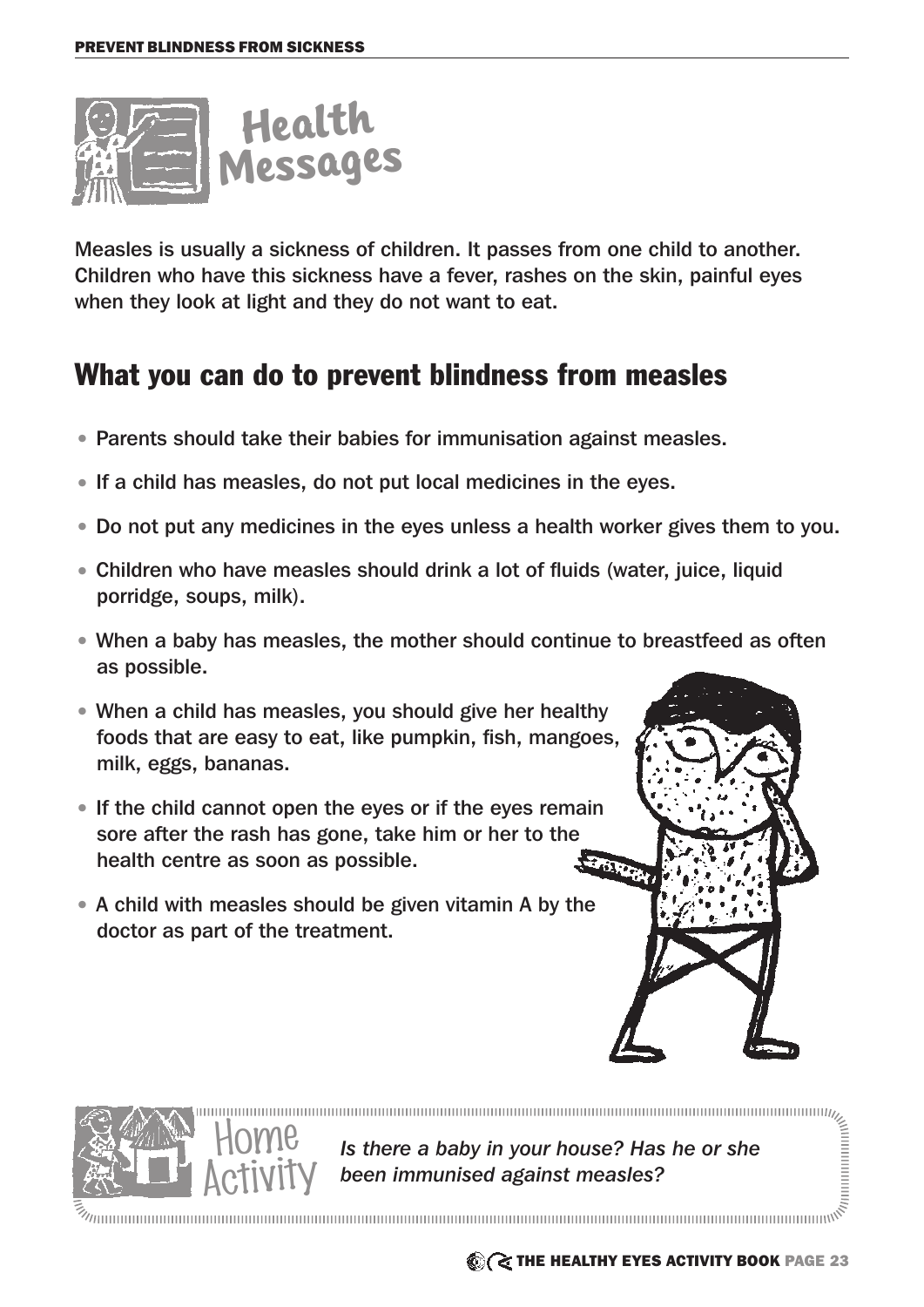## Prevent blindness from red and painful eyes

Children who have red sore eyes might have an infection in the eyes. Painful eyes that are not treated properly can make a person become blind.



**There was a time when many children in our school had red eyes. Their eyes were running and the children were rubbing them all the time. Some had their eyelashes stuck together in the morning. The teachers told our parents that all the children should stay at home. Before we went home, the health worker came to speak to the whole school. She explained that many of us had an eye disease called conjunctivitis. She said that we should not put anything into the eyes unless a health worker advises us. She also told us that we should wash our hands and faces with clean water and try to keep very clean.**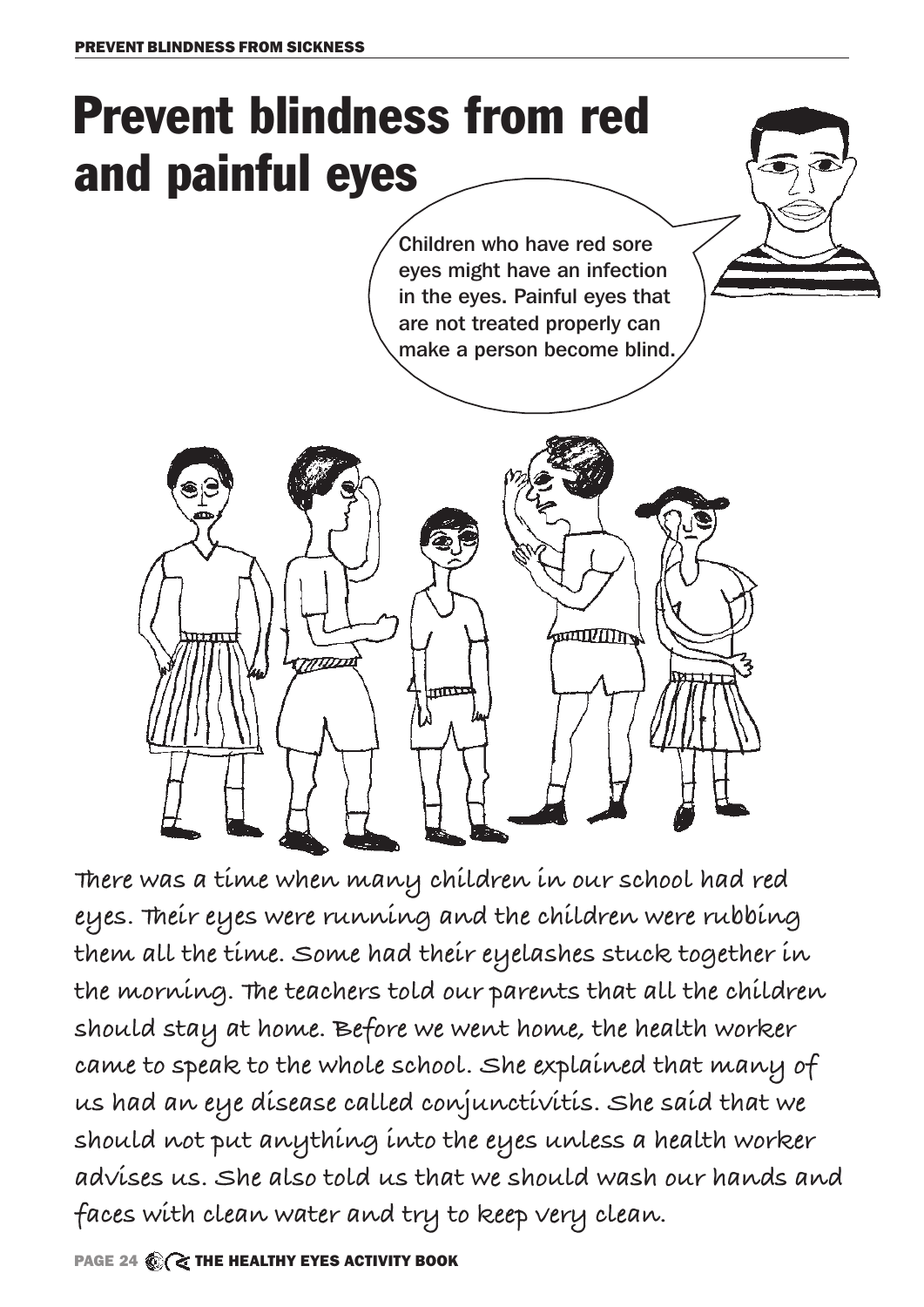



#### How to take care of red or painful eyes

- Only put ointment in the eyes if a health worker gives it to you.
- Never put traditional treatments in sore, red eyes.
- Never use old medicines or medicines which are meant for another person to treat eyes.
- Eye problems spread easily from person to person. You should keep your face and hands clean to prevent the infection from spreading.
- Keep your eyes clean.
- If the eyes are not better after one day, go to the nearest clinic.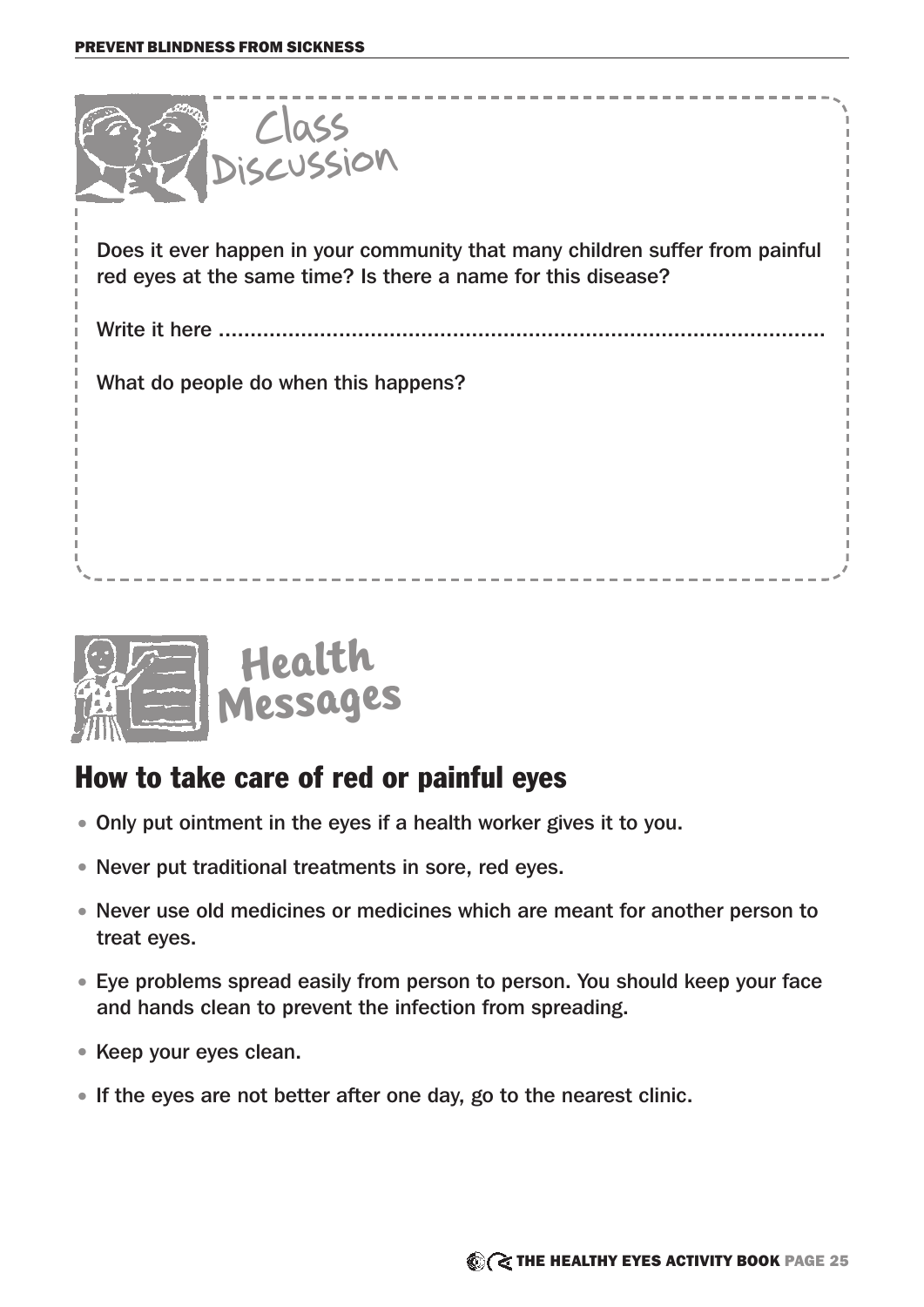### Prevent blindness from trachoma



This is a story about Lemekeza. She stayed in a dry and dusty place. It was very hot. There were many flies at that place. Her eyes were often paining her. They were itching and the tears came out.

The health worker told her that she had a disease called trachoma. The health worker gave her mother eye ointment to put in the eyes of Lemekeza and her brothers and sisters. She was told to repeat this for many weeks to make sure that the infection went away. She was also told to wash her face often and to keep her eyes very clean.



PAGE 26 C THE HEALTHY EYES ACTIVITY BOOK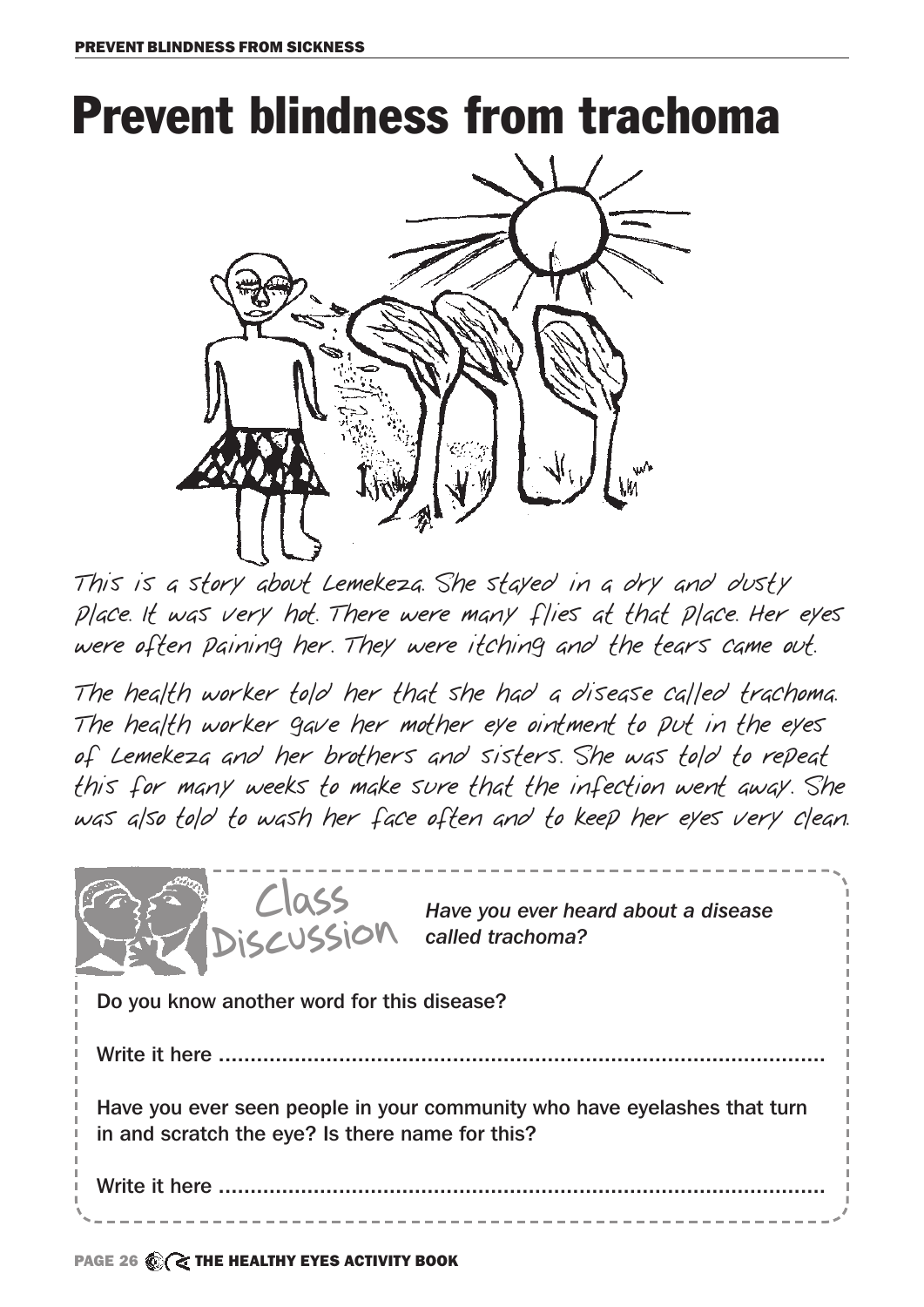

#### **Health** Prevent blindness<br>Messages from trachoma from trachoma

The disease called trachoma has made many people blind. People with the trachoma infection have very painful and itchy eyes, especially inside the eyelids. Flies and dirty hands can carry the disease from one person's eyes to another person's eyes.

When a person suffers from trachoma infection many times, the inside of the eyelid becomes scarred. This makes the skin tight. The eyelashes turn inwards and scratch the cornea (remember the picture on page 4. The cornea is the window of the eye). This is what causes blindness. There is a small operation that can cure this.

There are four things that can prevent blindness from trachoma. You can remember them by remembering the word SAFE.



operation can prevent blindness from inturned eyelashes scratching the cornea.



medicine can treat the infection. The antibiotic can be given as a medicine to swallow, or as an eye medicine to put in the eyes.



Keep your face clean and you will be less likely to get the infection. Trachoma is most common in places where water is not plentiful.



Keep your environment clean. Toilets and clean surroundings will prevent flies from spreading diseases. A clean water supply will help people to wash their hands and faces often.